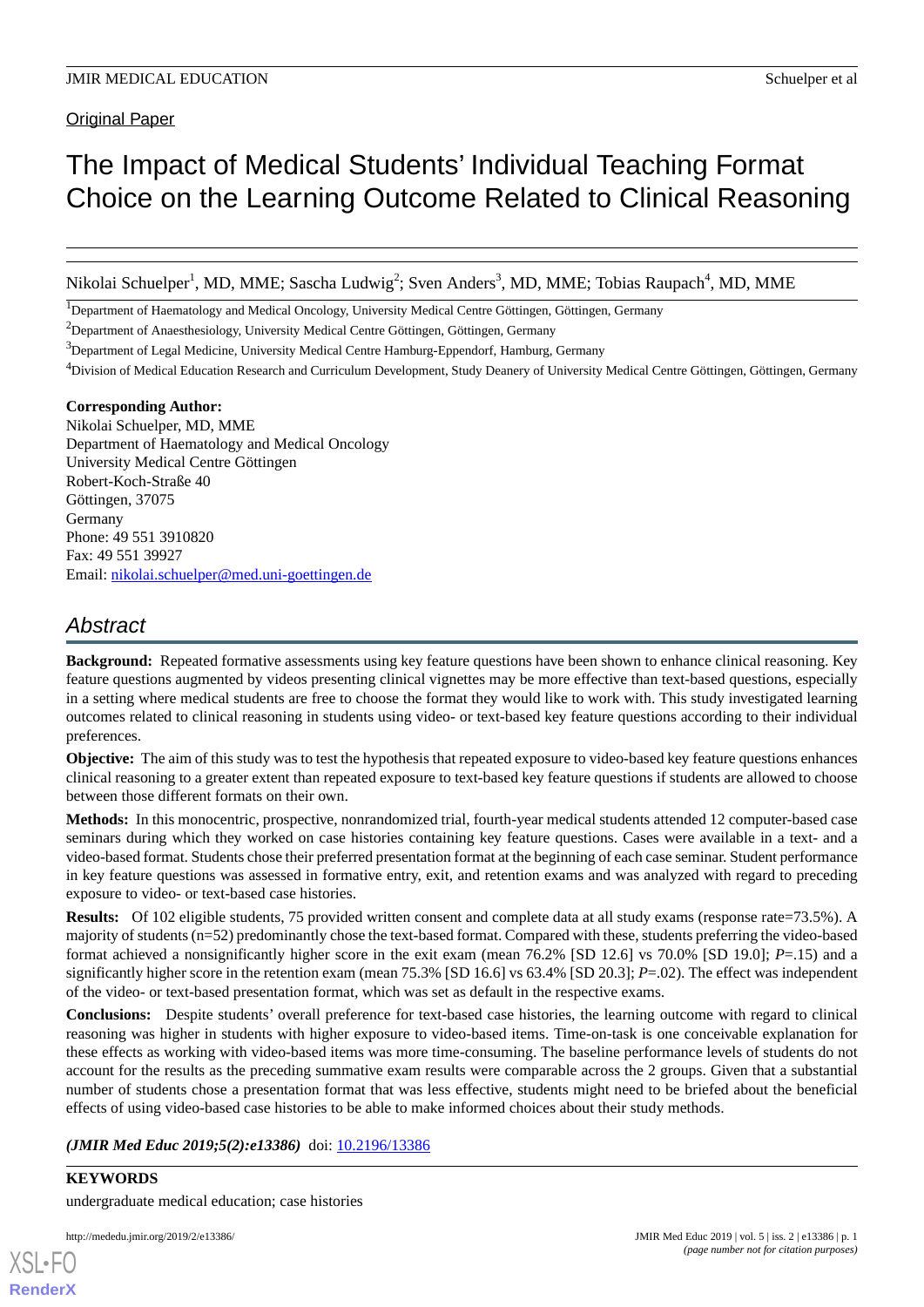### *Introduction*

#### **Teaching Clinical Reasoning**

One of the most challenging aims in undergraduate medical education is to teach students about how to arrive at a correct diagnosis and to initiate adequate therapeutic steps. Even for experienced physicians, clinical decision making is a critical aspect of their performance and different theories trying to elucidate the underlying cognitive mechanisms have been put forward [[1](#page-7-0)]. Clinical reasoning reflects the involved aspects for decision making in the clinical context, and case-based learning turned out to be both effective for teaching clinical reasoning and is preferred by undergraduate medical students [[2,](#page-7-1)[3\]](#page-7-2). Among other assessment formats, key feature questions can be used to measure student performance in this particular area of expertise [[4](#page-7-3)[-6](#page-8-0)]. However, this type of assessment may not only be used to serve a summative purpose but also be used in a formative manner, taking advantage of the so-called direct testing effect [[7\]](#page-8-1). Research published in the past 10 years supports the hypothesis that repeated testing enhances long-term retention of knowledge [\[8](#page-8-2)], skills [[9\]](#page-8-3), and—perhaps most importantly—the clinical application of knowledge [\[10](#page-8-4)]. We recently reported superior long-term retention of clinical reasoning performance in students who had repeatedly been exposed to formative key feature questions compared with students who had restudied the same content without being prompted to answer questions [\[11](#page-8-5)]. In that study, all study-related material was presented in written form. After 9 months, students scored significantly higher on intervention items trained with key feature questions compared with control items (mean 56.0% [SD 25.8] vs 48.8% [SD 24.7]; *P*<.001). In a further study comparing key feature cases with text-based case histories with video-based ones, these results were confirmed in a postintervention exam (mean 76.2% [SD 19.4] vs 72.4% [SD 19.1], *P*=.03) but not in a retention exam 9 months later (mean 69.2% [SD 20.2] vs 66.4% [SD 20.3], *P*=.11) [[12\]](#page-8-6).

#### **Presenting Formats**

Case histories can be presented in different formats including text-based and video-based displays or even in a simulated clinical setting using standardized patients. It might be hypothesized that greater authenticity of the learning material entails more favorable learning outcomes. In contrast, a prospective, randomized study with 133 students did not yield any significant differences between those 3 presenting formats with regard to improvement of clinical reasoning performance [[13\]](#page-8-7). Another study with 256 students showed preference for video cases versus paper cases arguing that videos preserve the original language, avoid depersonalization of patients, and facilitate direct observation of clinical consultations [[14\]](#page-8-8). Despite the reported preference for video-based case presentations in a study nested in a problem-based learning setting, the same study showed that the use of videos might be associated with a reduction of the depth of thinking by analyzing 5224 transcripted student utterances by a blinded coder [[15\]](#page-8-9). Conversely, an analysis of student critical thinking skills following exposure to different case modalities suggested that video-based material was particularly effective in fostering these skills [\[16](#page-8-10)]. Thus, the available evidence on the effectiveness of

 $XS$  • FC **[RenderX](http://www.renderx.com/)** video-based instructional material for the training of clinical reasoning is equivocal.

#### **Learning Styles**

One approach to understanding these conflicting data is the concept of *learning styles*, according to which characteristics of the way students learn predict the extent to which an individual student will benefit from specific teaching modalities [[17\]](#page-8-11). Despite an ongoing debate on the usefulness of this approach [\[18](#page-8-12)], this concept is still underlying a considerable number of medical education research projects. Some of these studies refer to a model that distinguishes between different learning strategies, that is, visual, auditory, read and write, and kinesthetic [\[19](#page-8-13)]. In one study, individual learning styles of 62 applicants to general surgery were analyzed with respect to previous exam performance. Most applicants had a multimodal learning style, but aural and visual preferences were associated with significantly higher United States Medical Licensing Examination scores compared with read and write and kinesthetic preferences [\[20](#page-8-14)]. Owing to the lack of data supporting the idea that matching learning activities to individual learning styles does in fact lead to better learning outcomes, most intervention studies in the field of medical education did not assess the learning style, let alone account for it in their main analyses. At the same time, letting students choose their preferred learning modality (regardless of the *learning style*) may impact on the learning outcome, and this hypothesis has rarely been tested [[13](#page-8-7)[,21](#page-8-15),[22\]](#page-8-16).

In summary, the available evidence supports the repetitive use of case-based key feature questions for teaching clinical reasoning. Furthermore, limited data indicate that medical students have individual preferences with regard to teaching modalities and that a higher degree of the authenticity of case presentations might foster the learning outcome in some students. However, it is unclear who will benefit most from using rich media and whether students are capable of identifying the method that works best for them. This study was designed to test the hypothesis that repeated exposure to video-based key feature questions enhances clinical reasoning to a greater extent than repeated exposure to text-based key feature questions if students are allowed to choose between those different formats on their own.

### *Methods*

#### **Study Design**

This monocentric, prospective, nonrandomized intervention study investigated the impact of letting students choose their preferred learning format on the learning outcome with regard to clinical reasoning. The study consisted of a 3-month intervention phase followed by a nonintervention phase of 4 months. During the intervention phase, students attended 45-min weekly computer-based seminars (*electronic case seminars* [ECSs]) during which they worked on predefined patient case histories that were aligned to the learning objectives addressed in concurrent curricular teaching sessions. In the first and final weeks of the intervention phase as well as in the retention exam, students took identical formative key feature examinations.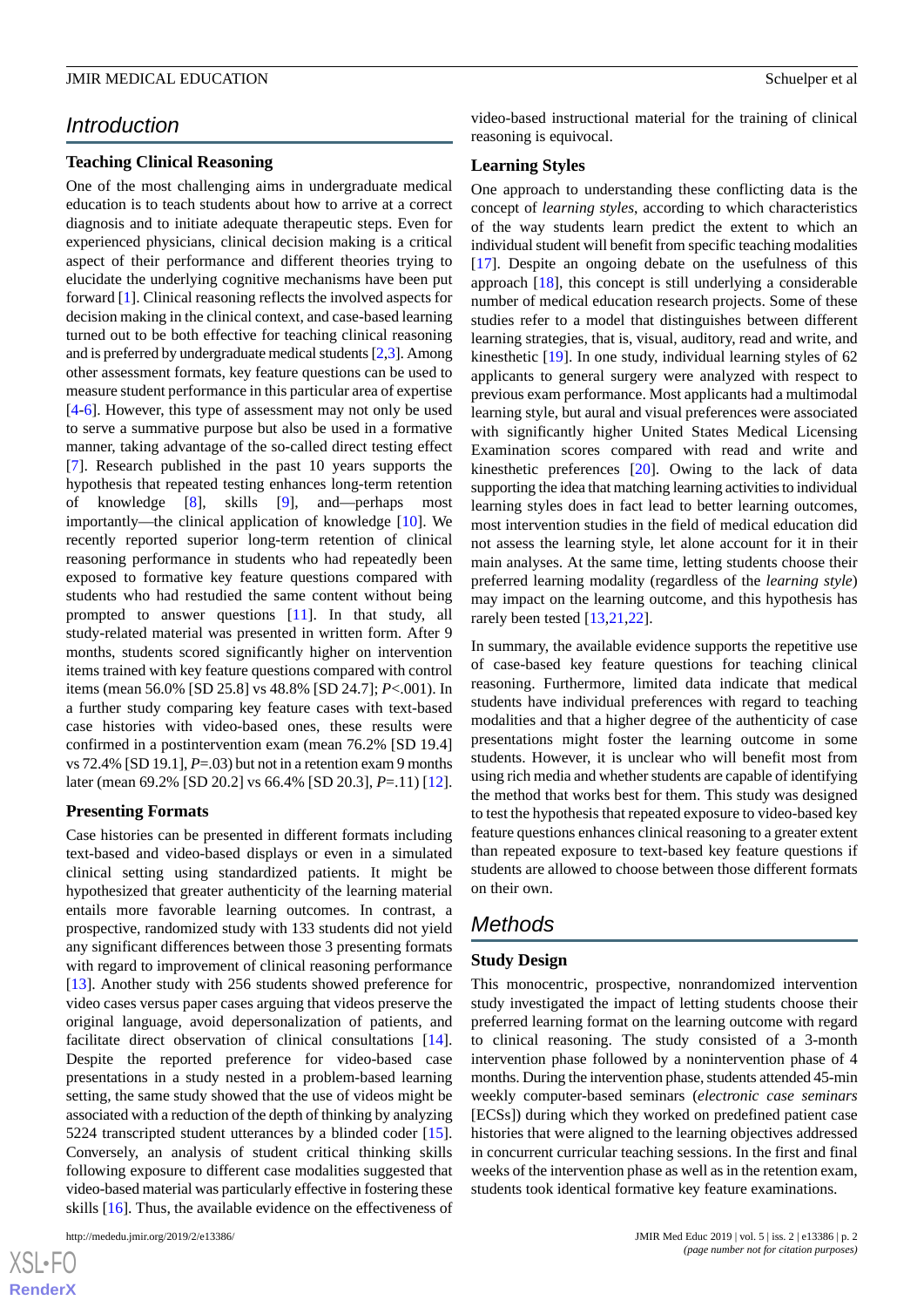<span id="page-2-0"></span>**Figure 1.** Timeline of study design and assessments. After 1 electronic case seminar (ECS) introducing text- and video-based case presentations (ECS 0), 8 weekly intervention ECSs with the free choice of learning format were conducted (ECS 1-8).



Students sat the unannounced retention exam following the 4-month nonintervention phase (see [Figure 1](#page-2-0)).

All patient case histories were available in a text-based and video-based format (eg, [Multimedia Appendix 1](#page-7-4)). During the first ECS, 4 cases were presented, 2 of which were video-based whereas the other 2 were text-based. Following this, students had the free choice of attending the learning format they preferred at the beginning of each ECS. In the entry, exit, and retention exam, an equal number of items were presented in a text- and video-based format. ECS attendance was mandatory for students enrolled in general medicine teaching modules of the fourth year.

#### **Student Recruitment and Ethics Approval**

Fourth-year medical students at Göttingen Medical School were informed about the study 4 weeks ahead via email and during the first lecture of term. Students enrolled in all modules in winter term 2015 were eligible for study participation. The study was approved by the local ethics committee (*Ethik-Kommission der Universitätsmedizin Göttingen*, application number 10/12/15), and all participants provided written consent.

#### **Study Procedure**

A total of 31 case histories were selected to be presented in the ECSs. All of these had been piloted and used in a previous research project [[11\]](#page-8-5). Learning objectives and the content of cases were identical regardless of the video- or text-based presentation format. Patient case histories were broken up into 5 to 8 sections with key feature questions at the end of each section. All items that were used in the entry, exit, and retention exam occurred in 2 different ECSs during the intervention phase. Patient case histories differed regarding the particular story, but the key feature items were identical. During the intervention phase, each of the 9 ECSs consisted of 3 case histories with 5 key feature questions each. Thus, students answered a total of 135 original key feature questions addressing specific learning objectives during the 9 ECSs between the entry and exit exam. The entry, exit, and retention exam were made up of 4 case

[XSL](http://www.w3.org/Style/XSL)•FO **[RenderX](http://www.renderx.com/)**

histories with a total number of 28 items, 14 of which were text based with the other 14 being presented as videos. Notably, for the 3 exams, the presenting format was set as default. As corresponding learning objectives to those 28 intervention items were taught twice during the intervention phase, and students had the choice between 2 different teaching formats at each time; there were 4 possible ways any one student could learn any of the 28 intervention items during the ECSs: text-text (sequence #1), text-video (sequence #2), video-text (sequence #3), and video-video (sequence #4).

#### **Data Analysis**

The primary outcome of this study was the difference in percent scores in the exit and retention exam for students preferring text-based case presentations during the intervention phase compared with those preferring video-based case presentations. Having a total number of 8 ECSs with a free choice, the cutoff for allocation to the video-preference group was set to having chosen the video format at least four times (ie, ≥50% exposure to the video format). According to this, 2 groups of students were compared with each other by means of an independent *t* test. Data are presented as mean (standard deviation) or percentages (n) as appropriate. Significance levels were set to 5%.

Statistical analysis was performed using IBM SPSS Statistics, version 24.00 (SPSS Inc) and GraphPad Prism, version 5.0 (GraphPad Software Inc).

### *Results*

#### **Student Recruitment and Characteristics**

A total of 100 out of 102 eligible students for study inclusion provided written consent. Of these, 25 students missed at least one study-related formative exam, resulting in a total number of 75 students with complete data for analysis (effective response rate=73.5%). According to their most frequent choice, 52 students were allocated to the text-preferring group and 23 to the video-preferring group. There were no statistical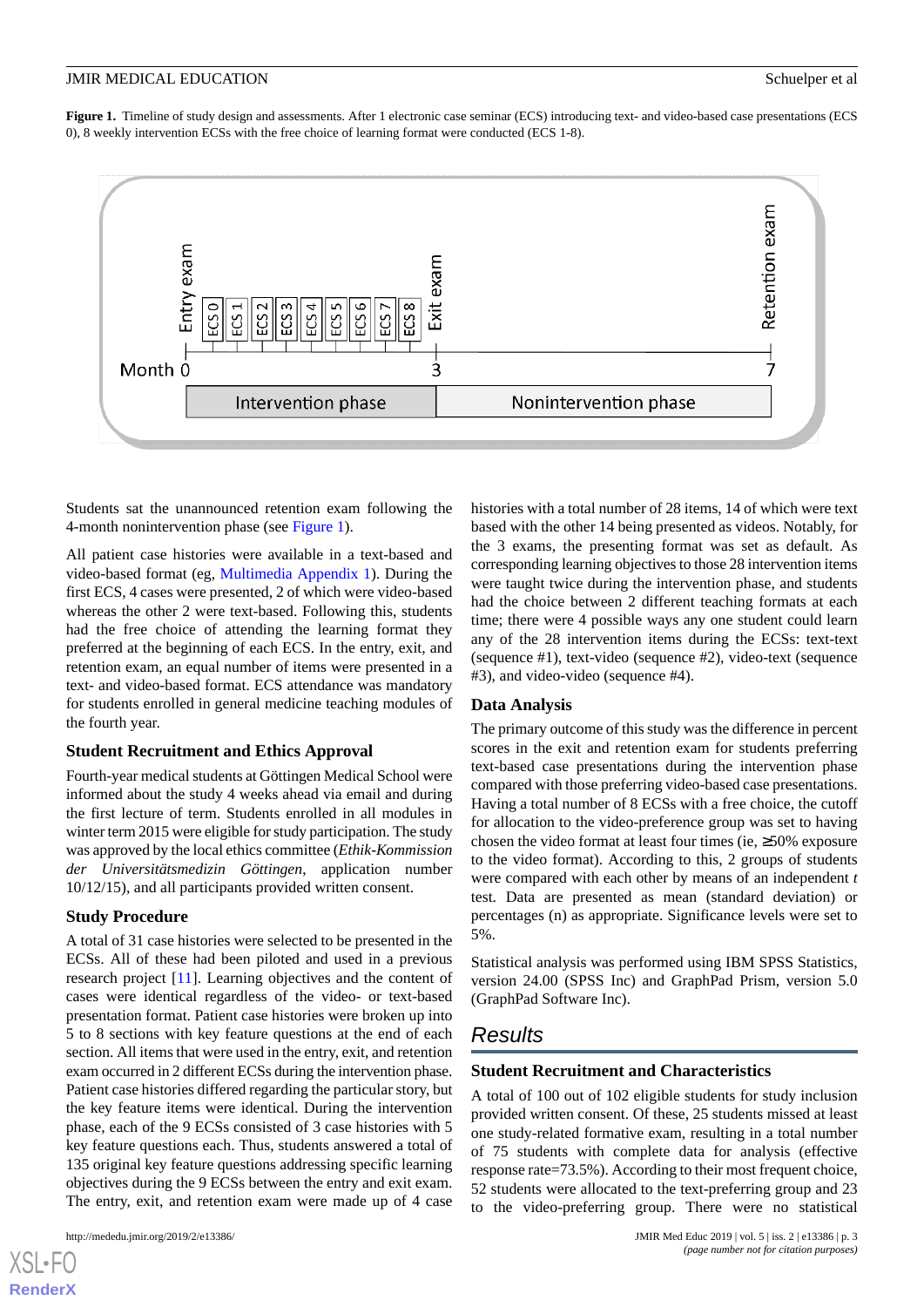41.9% (n=31) to 87.7% (n=57), and for video-based ECSs, it ranged from 12.3% (n=9) to 58.1% (n=43; see [Figure 2](#page-3-1)). The number of students preferring text-based over video-based items

For all items, the predominant learning sequence was *text-text*. The least common learning sequence for all items was *text-video*

increased during the intervention phase.

(see [Table 2](#page-4-0) for detailed results).

differences between both groups regarding age at entry exam, attendance at intervention ECS, and percent score achieved in exams during the previous term, taking into account the number of points scored by a particular student as well as the maximum of available points for that same student in the preceding term (see [Table 1\)](#page-3-0).

#### **Format Attendance**

<span id="page-3-0"></span>The proportion of students choosing either format was calculated for each ECS. For text-based ECSs, this proportion ranged from

Table 1. Characteristics of text- and video-preference groups at entry exam.

| Characteristics                                          | Preference for text $(n=52)$ ,<br>mean $(SD)$ | Preference for video $(n=23)$ ,<br>mean $(SD)$ | P value |
|----------------------------------------------------------|-----------------------------------------------|------------------------------------------------|---------|
| Age at entry exam (years)                                | 24.87 (3.40)                                  | 24.04 (1.70)                                   | .27     |
| Number of attended intervention electronic case seminars | 8.31(0.64)                                    | 8.43 (0.59)                                    | .42     |
| Score achieved in exams of previous semester             | 82.40 (5.90)                                  | 83.50 (7.50)                                   | .56     |

<span id="page-3-1"></span>Figure 2. Format attendance. Proportion of students choosing either presentation format during electronic case seminars. ECSs: electronic case seminars.



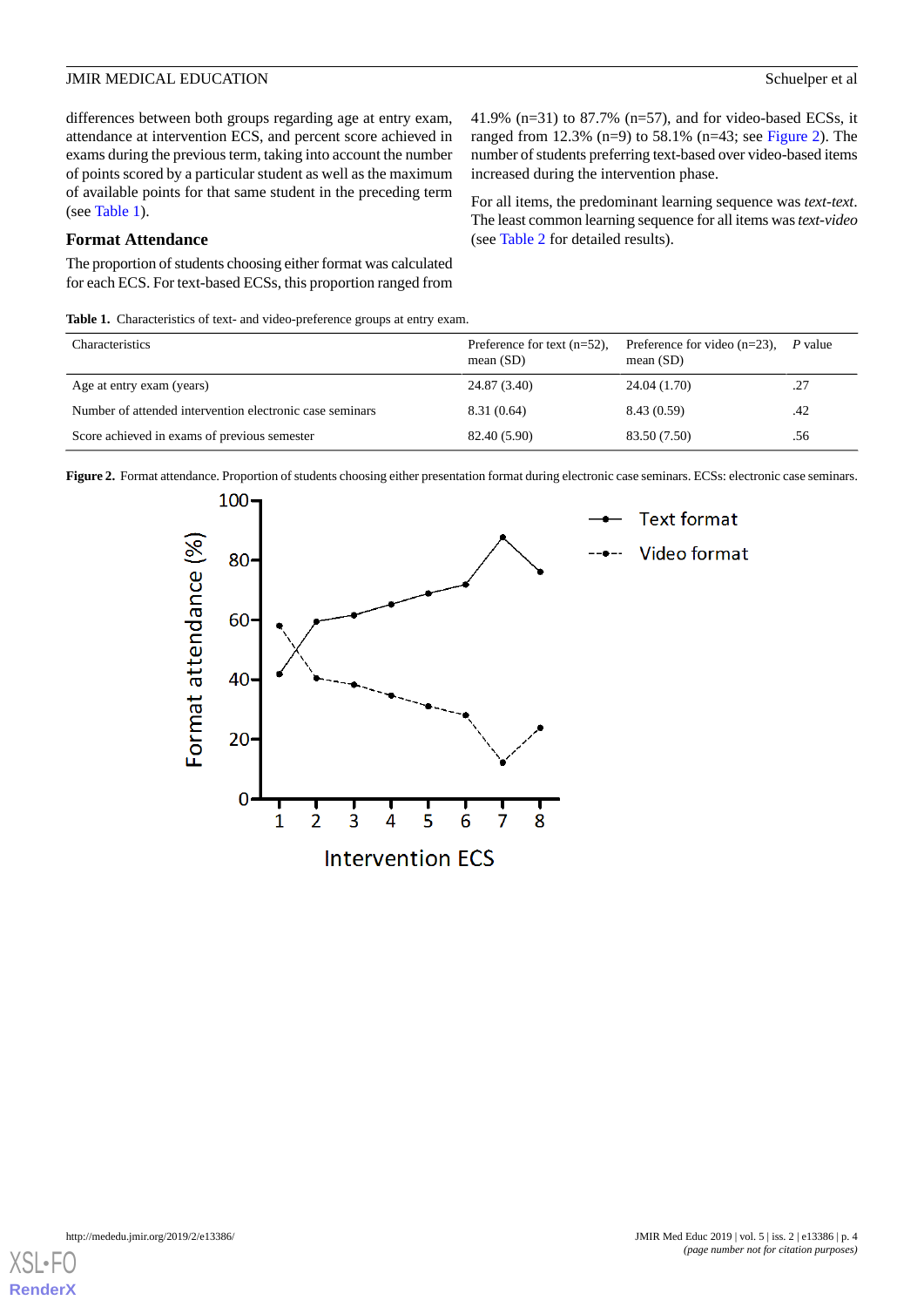<span id="page-4-0"></span>Table 2. Sequences of learning condition. Each item was learned in one of 4 sequences according to students' choice of presenting format. For study assessment at exit and retention exam, 28 items were assessed in a fixed format listed here.

| Item         |                        | Sequences of learning condition for each assessment item |                      |                                       |                      |                                       |                      |                                       |             |
|--------------|------------------------|----------------------------------------------------------|----------------------|---------------------------------------|----------------------|---------------------------------------|----------------------|---------------------------------------|-------------|
|              | $texttext{ text}$ (#1) |                                                          | $text{-video (#2)}$  |                                       | video-text $(#3)$    |                                       | video-video (#4)     |                                       | format      |
|              | Students,<br>$n$ (%)   | Mean score<br>at retention<br>exam, %                    | Students,<br>$n$ (%) | Mean score<br>at retention<br>exam, % | Students,<br>$n$ (%) | Mean score<br>at retention<br>exam, % | Students.<br>$n$ (%) | Mean score<br>at retention<br>exam, % |             |
| $\mathbf{1}$ | 39(63)                 | 82                                                       | 2(3)                 | 100                                   | 5(8)                 | 40                                    | 16(26)               | 69                                    | Text-based  |
| 2            | 39(63)                 | 74                                                       | 2(3)                 | 100                                   | 5(8)                 | 80                                    | 16(26)               | 88                                    | Video-based |
| 3            | 39(63)                 | 36                                                       | 2(3)                 | 50                                    | 5(8)                 | 80                                    | 16(26)               | 63                                    | Text-based  |
| 4            | 39(63)                 | 46                                                       | 2(3)                 | 50                                    | 5(8)                 | 40                                    | 16(26)               | 56                                    | Video-based |
| 5            | 39(63)                 | 54                                                       | 2(3)                 | 50                                    | 5(8)                 | 60                                    | 16(26)               | 50                                    | Video-based |
| 6            | 37(69)                 | 76                                                       | 2(4)                 | 100                                   | 9(17)                | 89                                    | 6(11)                | 100                                   | Video-based |
| 7            | 37(69)                 | 81                                                       | 2(4)                 | 50                                    | 9(17)                | 89                                    | 6(11)                | 100                                   | Text-based  |
| 8            | 37(69)                 | 86                                                       | 2(4)                 | 100                                   | 9(17)                | 89                                    | 6(11)                | 100                                   | Text-based  |
| 9            | 31(52)                 | 84                                                       | 2(3)                 | 100                                   | 10(17)               | 90                                    | 17(28)               | 100                                   | Text-based  |
| 10           | 31(52)                 | 55                                                       | 2(3)                 | 50                                    | 10(17)               | 70                                    | 17(28)               | 71                                    | Video-based |
| 11           | 41(63)                 | 44                                                       | 0(0)                 | $\_\_a$                               | 16(25)               | 50                                    | 8(12)                | 88                                    | Text-based  |
| 12           | 41(63)                 | 85                                                       | 0(0)                 |                                       | 16(25)               | 75                                    | 8(12)                | 100                                   | Video-based |
| 13           | 31(52)                 | 58                                                       | 2(3)                 | 50                                    | 10(17)               | 70                                    | 17(28)               | 53                                    | Video-based |
| 14           | 31(52)                 | 48                                                       | 2(3)                 | 100                                   | 10(17)               | 30                                    | 17(28)               | 47                                    | Text-based  |
| 15           | 25(35)                 | 52                                                       | 6(8)                 | 83                                    | 19(26)               | 53                                    | 22(31)               | 68                                    | Text-based  |
| 16           | 25(35)                 | 32                                                       | 6(8)                 | 67                                    | 19(26)               | 16                                    | 22(31)               | 23                                    | Video-based |
| 17           | 24 (38)                | 96                                                       | 3(5)                 | 100                                   | 21(33)               | 100                                   | 15(24)               | 100                                   | Video-based |
| 18           | 37(64)                 | 65                                                       | 4(7)                 | 50                                    | 7(12)                | 86                                    | 10(17)               | 60                                    | Video-based |
| 19           | 37(64)                 | 92                                                       | 4(7)                 | 100                                   | 7(12)                | 100                                   | 10(17)               | 90                                    | Text-based  |
| 20           | 37(64)                 | 54                                                       | 4(7)                 | 75                                    | 7(12)                | 57                                    | 10(17)               | 50                                    | Text-based  |
| 21           | 39(56)                 | $72\,$                                                   | 5(7)                 | 60                                    | 7(10)                | 43                                    | 19(27)               | 63                                    | Text-based  |
| 22           | 36(58)                 | 75                                                       | 2(3)                 | 100                                   | 8(13)                | 63                                    | 16(26)               | 94                                    | Video-based |
| 23           | 37(64)                 | 81                                                       | 4(7)                 | 100                                   | 7(12)                | 86                                    | 10(17)               | 90                                    | Text-based  |
| 24           | 44 (59)                | 91                                                       | 0(0)                 |                                       | 0(0)                 |                                       | 30(41)               | 90                                    | Video-based |
| 25           | 44 (59)                | 64                                                       | 0(0)                 |                                       | 0(0)                 | $\overbrace{\phantom{13333}}$         | 30(41)               | 67                                    | Text-based  |
| 26           | 37 (69)                | 78                                                       | 2(4)                 | 100                                   | 9(17)                | 100                                   | 6(11)                | 100                                   | Video-based |
| 27           | 37(69)                 | 84                                                       | 2(4)                 | 100                                   | 9(17)                | 89                                    | 6(11)                | 100                                   | Text-based  |
| 28           | 37 (69)                | 27                                                       | 2(4)                 | $\boldsymbol{0}$                      | 9(17)                | 67                                    | 6(11)                | 17                                    | Video-based |

<sup>a</sup>Not applicable as no student chose this sequence for this item.

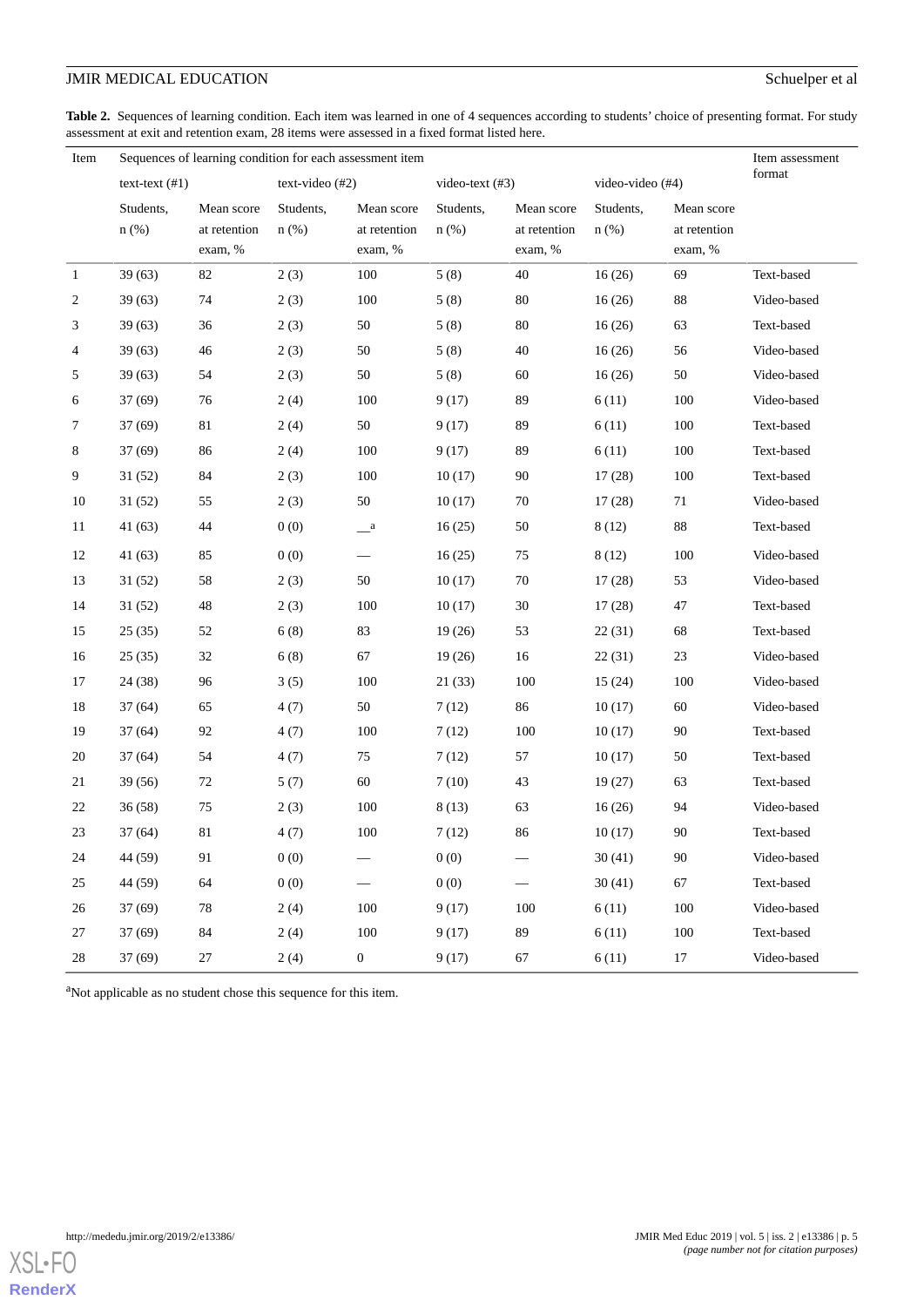<span id="page-5-0"></span>**Figure 3.** Exam scores. Mean percent scores in the entry, exit, and retention exams for the text-preferring and video-preferring group.



<span id="page-5-1"></span>**Figure 4.** Exam scores by presentation format in the formative exams. Mean percent scores in the entry, exit, and retention exams for the text-preference and video-preference groups. Data are presented as a function of exposure during the intervention phase (column texture) and item format in the formative exams (text vs video). T: text; V: video.



#### **Learning Outcome**

In the entry and exit exam, there was no significant difference in percent scores between students preferring video-based items and students preferring text-based items (entry exam: 31.1% [SD 12.3] vs 29.4% [SD 12.3]; *P*=.59; exit exam: 76.2% [SD 12.6] vs 70.0% [SD 19.0]; *P*=.15). In the retention exam, students who had preferred videos during the intervention phase scored significantly higher than students preferring text-based items (75.3% [SD 16.6] vs 63.4% [SD 20.3]; *P*=.02; see [Figure](#page-5-0) [3\)](#page-5-0).

Exam performance was further analyzed according to the way items were presented in the formative exams. As described above, 14 of the 28 items were displayed as videos whereas the

[XSL](http://www.w3.org/Style/XSL)•FO **[RenderX](http://www.renderx.com/)**

other half were presented in written form. The main effect of preferring videos during the intervention phase persisted, regardless of presentation format in the formative exams (see [Figure 4\)](#page-5-1): Mean percent scores in text-based items in the exit exam were 77.6% (SD 14.0; students preferring video) versus 72.4% (SD 20.2; students preferring text; *P*=.26). For video-based items, these figures were 74.8% (SD 12.7) versus 67.6% (SD 20.0);  $P = 11$ ). Differences were significant in the retention test (text-based items: 77.0% (SD 18.8) vs 65.8% (SD 21.2); *P*=.03; video-based items: 73.6% (SD 16.6) vs 61.0% (SD 21.2); *P*=.01).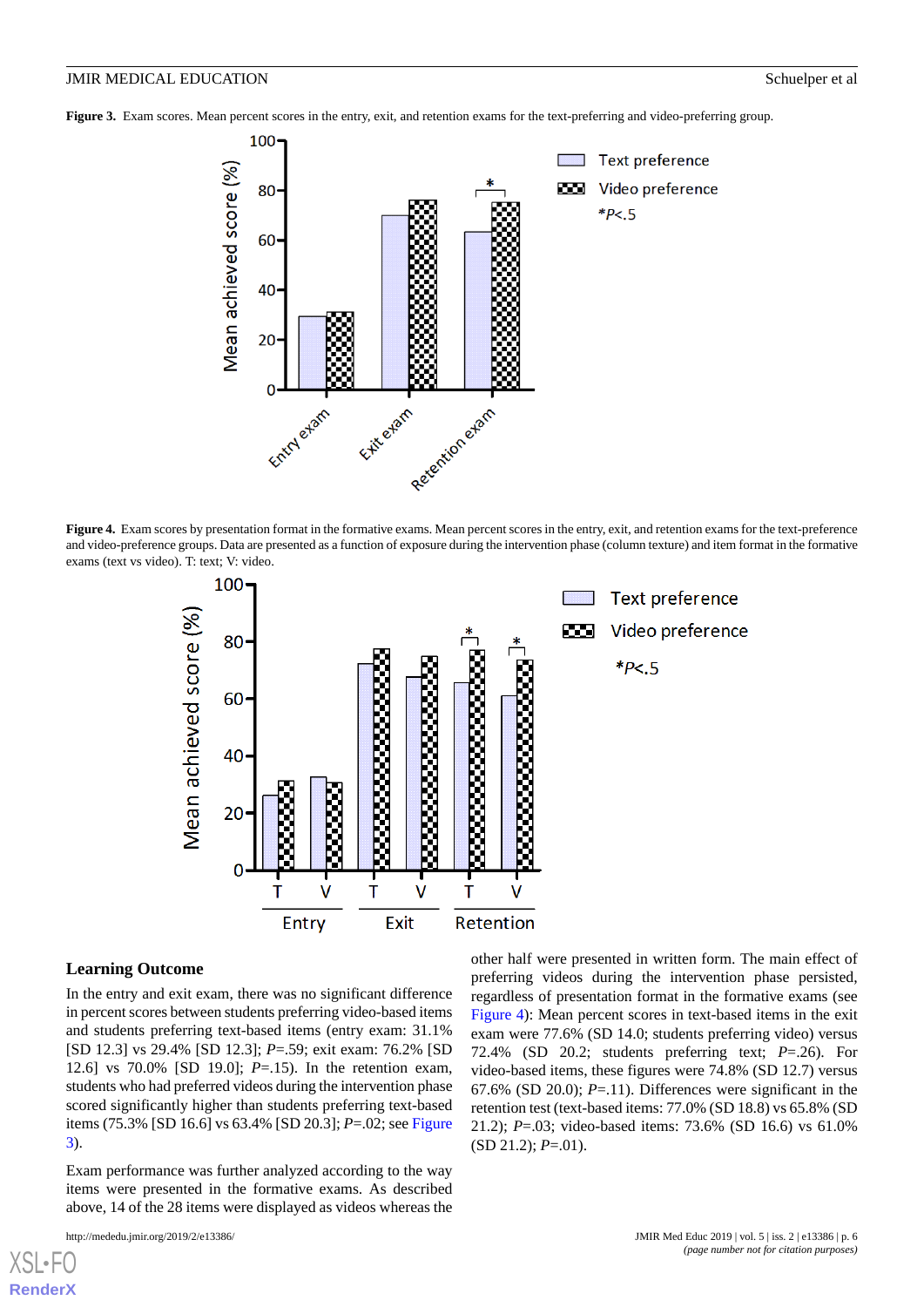### *Discussion*

This study yielded 2 principal findings: First, the presentation format preferences of students changed in favor of the less time-consuming written format over the course of the intervention phase. Second, students preferring the video-based format outperformed students preferring text-based items in the retention exam, regardless of the item presentation format.

#### **Student Preferences**

Several studies reported that students had a positive attitude toward videos for case presentations and that they preferred video- compared with text-based learning [[14,](#page-8-8)[15](#page-8-9),[23,](#page-8-17)[24](#page-8-18)]. Thus, the current finding of a shift toward text-based items and the fact that almost 70% of enrolled students had to be allocated to the text-preference group is somewhat surprising. However, this finding is in accordance with results from a recently published study reporting a preference for text-based learning material in 65% of undergraduate medical students [\[25](#page-8-19)]. A detailed analysis of the differences between the 2 formats seems warranted as they relate to various aspects of the student experience that may well impact on the learning outcome. The most obvious differences relate to time, learner engagement, the amount of context given and the *presence* of virtual patients. With regard to time, the aforementioned study [\[25](#page-8-19)] concluded that one of the drawbacks of video use is that it slows down the pace of the seminar and does not allow students to review and critically appraise the presented information. Yet, students acknowledged that videos provide more detailed and contextual information than written material does. In fact, videos provide more complex information.

According to the cognitive load theory [\[26](#page-8-20)], medical students in one particular year of undergraduate education can still be regarded as a heterogeneous group of learners. Some may find it easier to deal with more complex material whereas learners lacking experience or exposure to clinical content might be overwhelmed by the wealth of audio-visual information contained in videos [[27\]](#page-8-21). This might be the reason why some students appeared to prefer video-based case presentations at the beginning but switched to the text-based format in the course of the study. In addition, one recent study found that learner engagement was reduced in video-based training compared with other educational approaches [\[28](#page-8-22)], and video-based patient cases may even disrupt deep critical thinking [[15\]](#page-8-9). Thus, the provision of more contextual information and a more realistic presence of virtual patients in the learning environment does not guarantee better learning outcomes. A qualitative approach may be warranted to explore learner experience when exposed to videoor text-based material. On the basis of the data collected in this study, we cannot comment on these aspects. Yet, findings in the field of learning in general [\[29](#page-8-23),[30\]](#page-9-0) and specifically in medical education [\[31](#page-9-1),[32\]](#page-9-2) strongly suggest that learner experience moderates learning outcome.

Another potential explanation for the shift in preferences observed in this study is that working with text-based case histories took less time than working with video-based case histories. In any case, the difference in time-on-task between the 2 preference groups might account for the net finding of

superior retention exam performance in students preferring video-based case presentations.

#### **Learning Outcome**

The findings of this study confirm previous results regarding a positive effect of test-enhanced learning on clinical reasoning by using key feature questions for case-based learning [[11\]](#page-8-5). Both study groups achieved a sustained performance gain compared with the entry exam.

The more favorable learning outcome observed in the video-preference group is in concordance with other studies [[20\]](#page-8-14). Notably this advantage was independent of the way items were presented in the formative exams as students preferring video-based case presentations during ECSs also achieved higher scores in retention exam items that were assessed in written form. This is in line with the dual-coding theory which posits that as images and words are processed in different parts of the brain, the use of visualization with sound enhances learning and recall [[33](#page-9-3)]. On the basis of this notion, Kamin et al demonstrated the superiority of video-enhanced learning material for the acquisition of critical thinking [\[16](#page-8-10)].

The importance of context for learning outcome was demonstrated over 40 years ago [\[34](#page-9-4)], and it could be argued that increased authenticity of the learning environment might help students achieve a better learning outcome. In fact, in a randomized study with 288 medical students, there was no overall advantage for more authentic formats, but in a subanalysis, authors showed that this effect was driven by a strong benefit observed in the top tertile whereas all other students scored fewer points following exposure to the more authentic format [[21\]](#page-8-15). This supports the conclusion that video-based case presentations may only be more effective than text-based presentations for a specific subset of students who may or may not be aware of this.

#### **Implications and Perspectives**

This study adds to the literature in that it helps curriculum planners, medical teachers, and students make informed choices about the design of instructional material. There is a strong rationale for using video-based case presentations combined with key feature questions for teaching clinical reasoning, but it has to be considered that not all students benefit in the same way and at the same time. About one-third of medical students seem to benefit from video-based case presentations. This might be explained by students having an individual preference for audio-visual learning, although other mechanisms cannot be ruled out and should be addressed in future studies. Giving students the opportunity to choose the presentation format they prefer at each single seminar seems to be a reasonable and feasible approach to avoid disadvantages for anyone and to take advantage of the potential of a more authentic format. Furthermore, this would also add up to the described use of mixed methods by being allowed to learn both text and video-based in the course of a curriculum [\[35](#page-9-5)]. In the context of computer-based learning, it should not be a huge challenge to implement such formats, and it could help each student use an appropriate format. One important question is how students who did not benefit from the intervention in this study may be

```
XS-FO
RenderX
```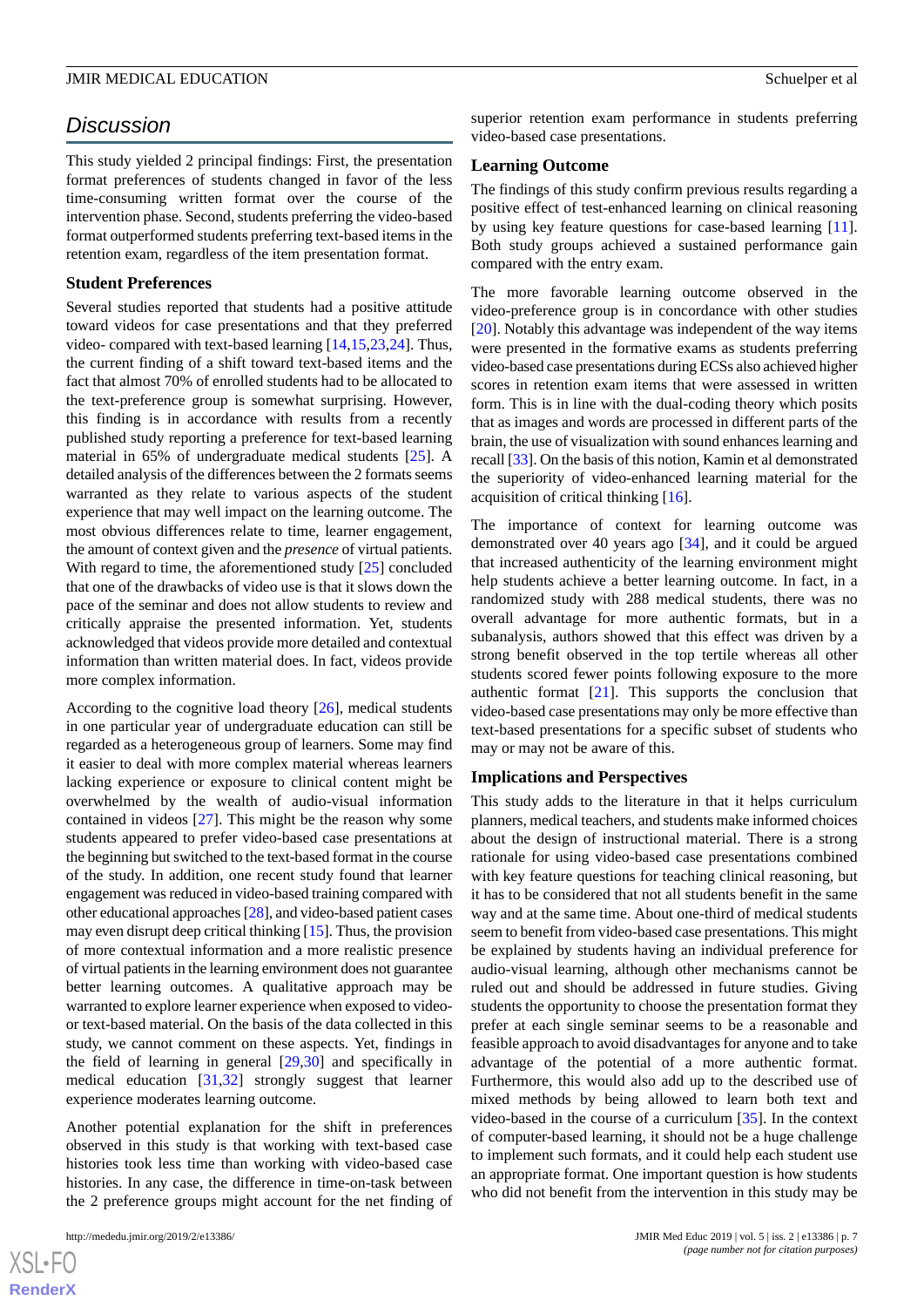helped to capitalize on the merits of repeated testing. One earlier trial suggested that the effectiveness of the method can be enhanced by informing students about the effects of test-enhanced learning [[8\]](#page-8-2). Apart from this, the role of assessments has to be reconsidered especially in the light of recent studies regarding test-enhanced learning and the important role of assessments on students' learning strategies [\[36](#page-9-6),[37\]](#page-9-7). However, students may need to be briefed about the pros and cons of each format [\[8](#page-8-2)]. Ideally, future studies will identify short test instruments providing students with individual feedback regarding the presentation format that is likely to be most beneficial to them. In addition, further studies should explore why the effect of different learning modalities might only become apparent after some time and not directly following exposure to the teaching material.

#### **Strength and Limitations**

To the best of our knowledge this is the first prospective study using case-based key feature questions for teaching clinical reasoning, allowing students to select their individual learning material. The formative exit and retention exams contained both text- and video-based items to minimize potential effects of training to any format. The items themselves referred to relevant problems of general medicine, and the response rate was favorable.

However, this is a monocentric study with a selected group of students as only fourth-year medical students were allowed to

participate. Thus, findings of our study are not generalizable to other student groups and subject areas other than general medicine. Regarding ethical aspects, it was not possible to establish a study design without free choice of format as this study was conducted in the official curriculum and there was no way of knowing whether students randomized to either group would be disadvantaged. Hence, self-selection as a potential bias has to be taken into account when interpreting the findings of this study. Furthermore, we did not collect any quantitative or qualitative data on student experience during ECSs. However, as differences between the 2 presentation formats in terms of time, engagement, context, and the *presence* of virtual patients may impact on learning outcome, these aspects should be addressed in future studies. Finally, it was technically not feasible to measure the time individual students spent on every single item. However, it can be assumed that reading was less time consuming than watching the respective video.

#### **Conclusions**

Although about two-thirds of medical students preferred text-based case presentations, those students who self-selected to work on video-based presentations achieved better long-term retention of procedural knowledge as assessed with key feature questions. As clinical reasoning is one of the most complex but important objective in medical education, more research is needed to identify the most effective approach to teaching and learning related skills.

#### **Acknowledgments**

The authors would like to thank all medical students who participated in this study and dedicated their time. The datasets used and/or analyzed during this study are available from the corresponding author on reasonable request.

### **Authors' Contributions**

NS provided comments on all video scripts, participated in filming sessions, analyzed the data, and wrote the manuscript. SL coordinated and facilitated video productions, facilitated electronic case seminars, and helped to collect data and commented on various versions of the manuscript. SA helped to design the study, provided advice on data presentation, and commented on various versions of the manuscript. TR conceived of the study, developed its design, drafted key feature cases, and contributed to the manuscript. All authors read and approved the final manuscript.

#### <span id="page-7-4"></span>**Conflicts of Interest**

None declared.

### <span id="page-7-0"></span>**Multimedia Appendix 1**

Presentation format. Screenshot of a text- (A) and a video-based (B) format. For reasons of privacy, faces are blurred out.

<span id="page-7-1"></span>[[PNG File, 487KB-Multimedia Appendix 1](https://jmir.org/api/download?alt_name=mededu_v5i2e13386_app1.png&filename=ec144bd8c367b764747471d7eaa2f0c5.png)]

#### <span id="page-7-2"></span>**References**

 $XS$  $\cdot$ FC **[RenderX](http://www.renderx.com/)**

- <span id="page-7-3"></span>1. Croskerry P. A universal model of diagnostic reasoning. Acad Med 2009 Aug;84(8):1022-1028. [doi: [10.1097/ACM.0b013e3181ace703](http://dx.doi.org/10.1097/ACM.0b013e3181ace703)] [Medline: [19638766](http://www.ncbi.nlm.nih.gov/entrez/query.fcgi?cmd=Retrieve&db=PubMed&list_uids=19638766&dopt=Abstract)]
- 2. Kassirer JP. Teaching clinical reasoning: case-based and coached. Acad Med 2010 Jul;85(7):1118-1124. [doi: [10.1097/ACM.0b013e3181d5dd0d](http://dx.doi.org/10.1097/ACM.0b013e3181d5dd0d)] [Medline: [20603909\]](http://www.ncbi.nlm.nih.gov/entrez/query.fcgi?cmd=Retrieve&db=PubMed&list_uids=20603909&dopt=Abstract)
- 3. Ibrahim NK, Banjar S, Al-Ghamdi A, Al-Darmasi M, Khoja A, Turkistani J, et al. Medical students preference of problem-based learning or traditional lectures in King Abdulaziz university, Jeddah, Saudi Arabia. Ann Saudi Med 2014;34(2):128-133 [[FREE Full text](https://www.annsaudimed.net/doi/full/10.5144/0256-4947.2014.128?url_ver=Z39.88-2003&rfr_id=ori:rid:crossref.org&rfr_dat=cr_pub%3dpubmed)] [doi: [10.5144/0256-4947.2014.128](http://dx.doi.org/10.5144/0256-4947.2014.128)] [Medline: [24894781\]](http://www.ncbi.nlm.nih.gov/entrez/query.fcgi?cmd=Retrieve&db=PubMed&list_uids=24894781&dopt=Abstract)
- 4. Hrynchak P, Takahashi SG, Nayer M. Key-feature questions for assessment of clinical reasoning: a literature review. Med Educ 2014 Sep;48(9):870-883. [doi: [10.1111/medu.12509](http://dx.doi.org/10.1111/medu.12509)] [Medline: [25113114\]](http://www.ncbi.nlm.nih.gov/entrez/query.fcgi?cmd=Retrieve&db=PubMed&list_uids=25113114&dopt=Abstract)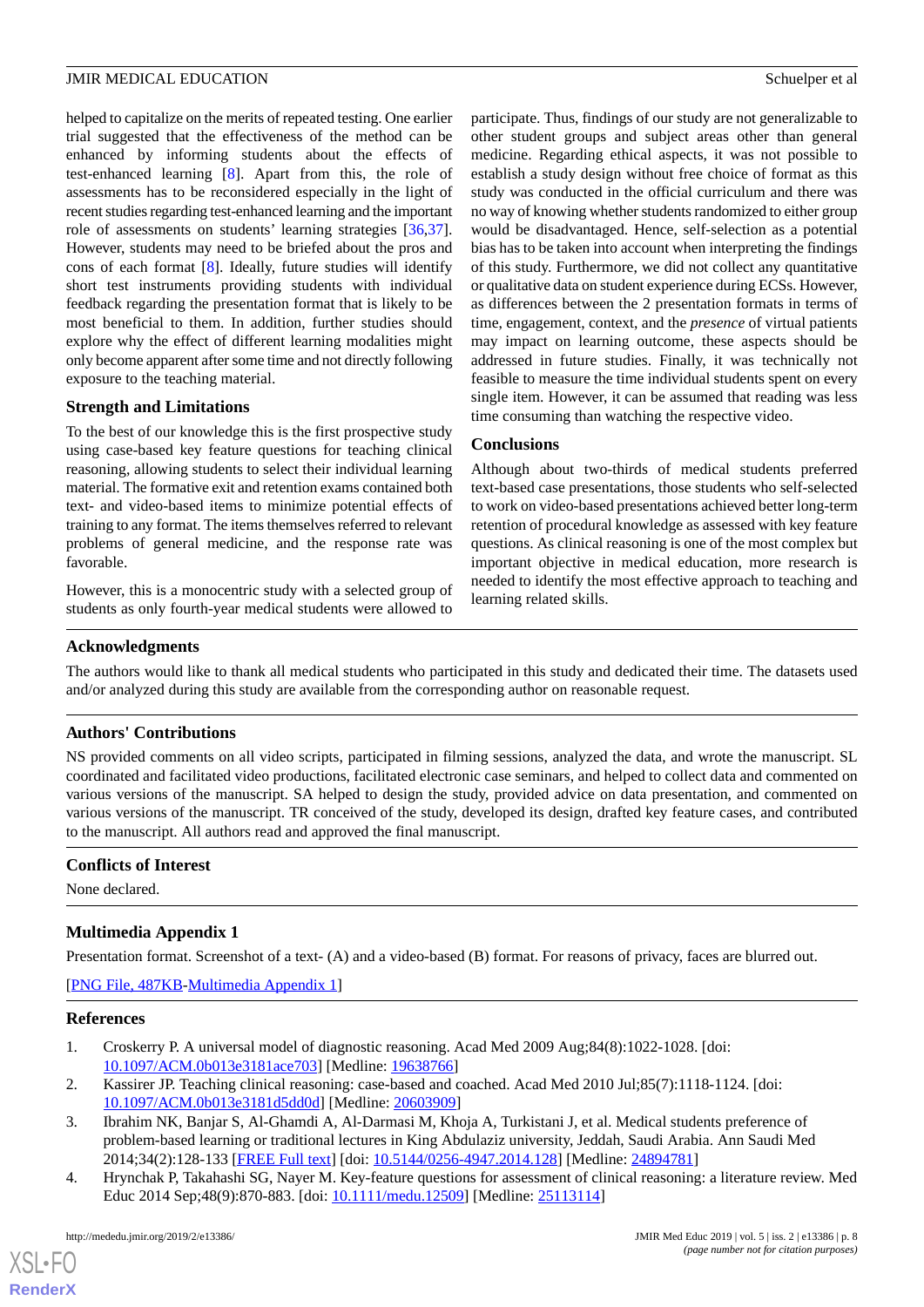- 5. Page G, Bordage G. The medical council of Canada's key features project: a more valid written examination of clinical decision-making skills. Acad Med 1995 Feb;70(2):104-110. [Medline: [7865034](http://www.ncbi.nlm.nih.gov/entrez/query.fcgi?cmd=Retrieve&db=PubMed&list_uids=7865034&dopt=Abstract)]
- <span id="page-8-1"></span><span id="page-8-0"></span>6. Page G, Bordage G, Allen T. Developing key-feature problems and examinations to assess clinical decision-making skills. Acad Med 1995 Mar;70(3):194-201. [doi: [10.1097/00001888-199503000-00009\]](http://dx.doi.org/10.1097/00001888-199503000-00009) [Medline: [7873006\]](http://www.ncbi.nlm.nih.gov/entrez/query.fcgi?cmd=Retrieve&db=PubMed&list_uids=7873006&dopt=Abstract)
- <span id="page-8-2"></span>7. Roediger HL, Karpicke JD. The power of testing memory: basic research and implications for educational practice. Perspect Psychol Sci 2006 Sep;1(3):181-210. [doi:  $10.1111/j.1745-6916.2006.00012.x$ ] [Medline: [26151629\]](http://www.ncbi.nlm.nih.gov/entrez/query.fcgi?cmd=Retrieve&db=PubMed&list_uids=26151629&dopt=Abstract)
- <span id="page-8-3"></span>8. Dobson JL, Linderholm T. Self-testing promotes superior retention of anatomy and physiology information. Adv Health Sci Educ Theory Pract 2015 Mar;20(1):149-161. [doi: [10.1007/s10459-014-9514-8\]](http://dx.doi.org/10.1007/s10459-014-9514-8) [Medline: [24838598](http://www.ncbi.nlm.nih.gov/entrez/query.fcgi?cmd=Retrieve&db=PubMed&list_uids=24838598&dopt=Abstract)]
- <span id="page-8-4"></span>9. Kromann CB, Bohnstedt C, Jensen ML, Ringsted C. The testing effect on skills learning might last 6 months. Adv Health Sci Educ Theory Pract 2010 Aug;15(3):395-401. [doi: [10.1007/s10459-009-9207-x](http://dx.doi.org/10.1007/s10459-009-9207-x)] [Medline: [19838814\]](http://www.ncbi.nlm.nih.gov/entrez/query.fcgi?cmd=Retrieve&db=PubMed&list_uids=19838814&dopt=Abstract)
- <span id="page-8-5"></span>10. Larsen DP, Butler AC, Lawson AL, Roediger 3rd HL. The importance of seeing the patient: test-enhanced learning with standardized patients and written tests improves clinical application of knowledge. Adv Health Sci Educ Theory Pract 2013 Aug;18(3):409-425. [doi: [10.1007/s10459-012-9379-7\]](http://dx.doi.org/10.1007/s10459-012-9379-7) [Medline: [22618856\]](http://www.ncbi.nlm.nih.gov/entrez/query.fcgi?cmd=Retrieve&db=PubMed&list_uids=22618856&dopt=Abstract)
- <span id="page-8-6"></span>11. Raupach T, Andresen JC, Meyer K, Strobel L, Koziolek M, Jung W, et al. Test-enhanced learning of clinical reasoning: a crossover randomised trial. Med Educ 2016 Jul;50(7):711-720. [doi: [10.1111/medu.13069](http://dx.doi.org/10.1111/medu.13069)] [Medline: [27295475](http://www.ncbi.nlm.nih.gov/entrez/query.fcgi?cmd=Retrieve&db=PubMed&list_uids=27295475&dopt=Abstract)]
- <span id="page-8-7"></span>12. Ludwig S, Schuelper N, Brown J, Anders S, Raupach T. How can we teach medical students to choose wisely? A randomised controlled cross-over study of video- versus text-based case scenarios. BMC Med 2018 Dec 6;16(1):107 [\[FREE Full text](https://bmcmedicine.biomedcentral.com/articles/10.1186/s12916-018-1090-y)] [doi: [10.1186/s12916-018-1090-y](http://dx.doi.org/10.1186/s12916-018-1090-y)] [Medline: [29976211\]](http://www.ncbi.nlm.nih.gov/entrez/query.fcgi?cmd=Retrieve&db=PubMed&list_uids=29976211&dopt=Abstract)
- <span id="page-8-8"></span>13. La Rochelle JS, Durning SJ, Pangaro LN, Artino AR, van der Vleuten CP, Schuwirth L. Authenticity of instruction and student performance: a prospective randomised trial. Med Educ 2011 Aug;45(8):807-817. [doi: [10.1111/j.1365-2923.2011.03994.x\]](http://dx.doi.org/10.1111/j.1365-2923.2011.03994.x) [Medline: [21752077\]](http://www.ncbi.nlm.nih.gov/entrez/query.fcgi?cmd=Retrieve&db=PubMed&list_uids=21752077&dopt=Abstract)
- <span id="page-8-10"></span><span id="page-8-9"></span>14. Chan LK, Patil NG, Chen JY, Lam JC, Lau CS, Ip MS. Advantages of video trigger in problem-based learning. Med Teach 2010;32(9):760-765. [doi: [10.3109/01421591003686260\]](http://dx.doi.org/10.3109/01421591003686260) [Medline: [20795807\]](http://www.ncbi.nlm.nih.gov/entrez/query.fcgi?cmd=Retrieve&db=PubMed&list_uids=20795807&dopt=Abstract)
- 15. Basu RR, McMahon GT. Video-based cases disrupt deep critical thinking in problem-based learning. Med Educ 2012 Apr;46(4):426-435. [doi: [10.1111/j.1365-2923.2011.04197.x](http://dx.doi.org/10.1111/j.1365-2923.2011.04197.x)] [Medline: [22429179](http://www.ncbi.nlm.nih.gov/entrez/query.fcgi?cmd=Retrieve&db=PubMed&list_uids=22429179&dopt=Abstract)]
- <span id="page-8-12"></span><span id="page-8-11"></span>16. Kamin C, O'Sullivan P, Deterding R, Younger M. A comparison of critical thinking in groups of third-year medical students in text, video, and virtual PBL case modalities. Acad Med 2003 Feb;78(2):204-211. [doi: [10.1097/00001888-200302000-00018](http://dx.doi.org/10.1097/00001888-200302000-00018)] [Medline: [12584102](http://www.ncbi.nlm.nih.gov/entrez/query.fcgi?cmd=Retrieve&db=PubMed&list_uids=12584102&dopt=Abstract)]
- <span id="page-8-13"></span>17. Rassool GH, Rawaf S. The influence of learning styles preference of undergraduate nursing students on educational outcomes in substance use education. Nurse Educ Pract 2008 Sep;8(5):306-314. [doi: [10.1016/j.nepr.2008.02.001\]](http://dx.doi.org/10.1016/j.nepr.2008.02.001) [Medline: [18373952](http://www.ncbi.nlm.nih.gov/entrez/query.fcgi?cmd=Retrieve&db=PubMed&list_uids=18373952&dopt=Abstract)]
- <span id="page-8-14"></span>18. Newton PM, Miah M. Evidence-based higher education - is the learning styles 'myth' important? Front Psychol 2017;8:444 [[FREE Full text](https://dx.doi.org/10.3389/fpsyg.2017.00444)] [doi: [10.3389/fpsyg.2017.00444\]](http://dx.doi.org/10.3389/fpsyg.2017.00444) [Medline: [28396647\]](http://www.ncbi.nlm.nih.gov/entrez/query.fcgi?cmd=Retrieve&db=PubMed&list_uids=28396647&dopt=Abstract)
- <span id="page-8-15"></span>19. Fleming N, Mills C. Not another inventory, rather a catalyst for reflection. Int J Educ Dev 1992;11(1):137-155. [doi: [10.1002/j.2334-4822.1992.tb00213.x\]](http://dx.doi.org/10.1002/j.2334-4822.1992.tb00213.x)
- <span id="page-8-16"></span>20. Kim RH, Gilbert T. Learning style preferences of surgical residency applicants. J Surg Res 2015 Sep;198(1):61-65. [doi: [10.1016/j.jss.2015.05.021](http://dx.doi.org/10.1016/j.jss.2015.05.021)] [Medline: [26070495\]](http://www.ncbi.nlm.nih.gov/entrez/query.fcgi?cmd=Retrieve&db=PubMed&list_uids=26070495&dopt=Abstract)
- <span id="page-8-17"></span>21. LaRochelle JS, Durning SJ, Pangaro LN, Artino AR, van der Vleuten C, Schuwirth L. Impact of increased authenticity in instructional format on preclerkship students' performance: a two-year, prospective, randomized study. Acad Med 2012 Oct;87(10):1341-1347. [doi: [10.1097/ACM.0b013e31826735e2\]](http://dx.doi.org/10.1097/ACM.0b013e31826735e2) [Medline: [22914509\]](http://www.ncbi.nlm.nih.gov/entrez/query.fcgi?cmd=Retrieve&db=PubMed&list_uids=22914509&dopt=Abstract)
- <span id="page-8-18"></span>22. Buch SV, Treschow FP, Svendsen JB, Worm BS. Video- or text-based e-learning when teaching clinical procedures? A randomized controlled trial. Adv Med Educ Pract 2014;5:257-262 [[FREE Full text](https://dx.doi.org/10.2147/AMEP.S62473)] [doi: [10.2147/AMEP.S62473](http://dx.doi.org/10.2147/AMEP.S62473)] [Medline: [25152638](http://www.ncbi.nlm.nih.gov/entrez/query.fcgi?cmd=Retrieve&db=PubMed&list_uids=25152638&dopt=Abstract)]
- <span id="page-8-19"></span>23. Kim KJ, Kee C. Evaluation of an e-PBL model to promote individual reasoning. Med Teach 2013;35(3):e978-e983. [doi: [10.3109/0142159X.2012.717185](http://dx.doi.org/10.3109/0142159X.2012.717185)] [Medline: [22938685\]](http://www.ncbi.nlm.nih.gov/entrez/query.fcgi?cmd=Retrieve&db=PubMed&list_uids=22938685&dopt=Abstract)
- <span id="page-8-21"></span><span id="page-8-20"></span>24. de Leng B, Dolmans D, van de Wiel MW, Muijtjens A, van der Vleuten C. How video cases should be used as authentic stimuli in problem-based medical education. Med Educ 2007 Feb;41(2):181-188. [doi: [10.1111/j.1365-2929.2006.02671.x\]](http://dx.doi.org/10.1111/j.1365-2929.2006.02671.x) [Medline: [17269952](http://www.ncbi.nlm.nih.gov/entrez/query.fcgi?cmd=Retrieve&db=PubMed&list_uids=17269952&dopt=Abstract)]
- <span id="page-8-22"></span>25. Woodham LA, Ellaway RH, Round J, Vaughan S, Poulton T, Zary N. Medical student and tutor perceptions of video versus text in an interactive online virtual patient for problem-based learning: a pilot study. J Med Internet Res 2015 Jun 18;17(6):e151 [\[FREE Full text](http://www.jmir.org/2015/6/e151/)] [doi: [10.2196/jmir.3922](http://dx.doi.org/10.2196/jmir.3922)] [Medline: [26088435](http://www.ncbi.nlm.nih.gov/entrez/query.fcgi?cmd=Retrieve&db=PubMed&list_uids=26088435&dopt=Abstract)]
- <span id="page-8-23"></span>26. Sweller J, Ayres P, Kalyuga S. Cognitive Load Theory. New York: Springer; 2011.
- 27. Mayer R, Sims V. For whom is a picture worth a thousand words? Extensions of a dual-coding theory of multimedia learning. J Educ Psychol 1994;86(3):389-401. [doi: [10.1037/0022-0663.86.3.389\]](http://dx.doi.org/10.1037/0022-0663.86.3.389)
- 28. Bukoski A, Uhlich R, Tucker J, Cooper C, Barnes S. Recognition and treatment of nerve agent casualties: evidence of reduced learner engagement during video-based training. Mil Med 2016;181(5 Suppl):169-176. [doi: [10.7205/MILMED-D-15-00145\]](http://dx.doi.org/10.7205/MILMED-D-15-00145) [Medline: [27168569](http://www.ncbi.nlm.nih.gov/entrez/query.fcgi?cmd=Retrieve&db=PubMed&list_uids=27168569&dopt=Abstract)]
- 29. Miller GA. The magical number seven plus or minus two: some limits on our capacity for processing information. Psychol Rev 1956 Mar;63(2):81-97. [doi: [10.1037/h0043158](http://dx.doi.org/10.1037/h0043158)] [Medline: [13310704](http://www.ncbi.nlm.nih.gov/entrez/query.fcgi?cmd=Retrieve&db=PubMed&list_uids=13310704&dopt=Abstract)]

[XSL](http://www.w3.org/Style/XSL)•FO **[RenderX](http://www.renderx.com/)**